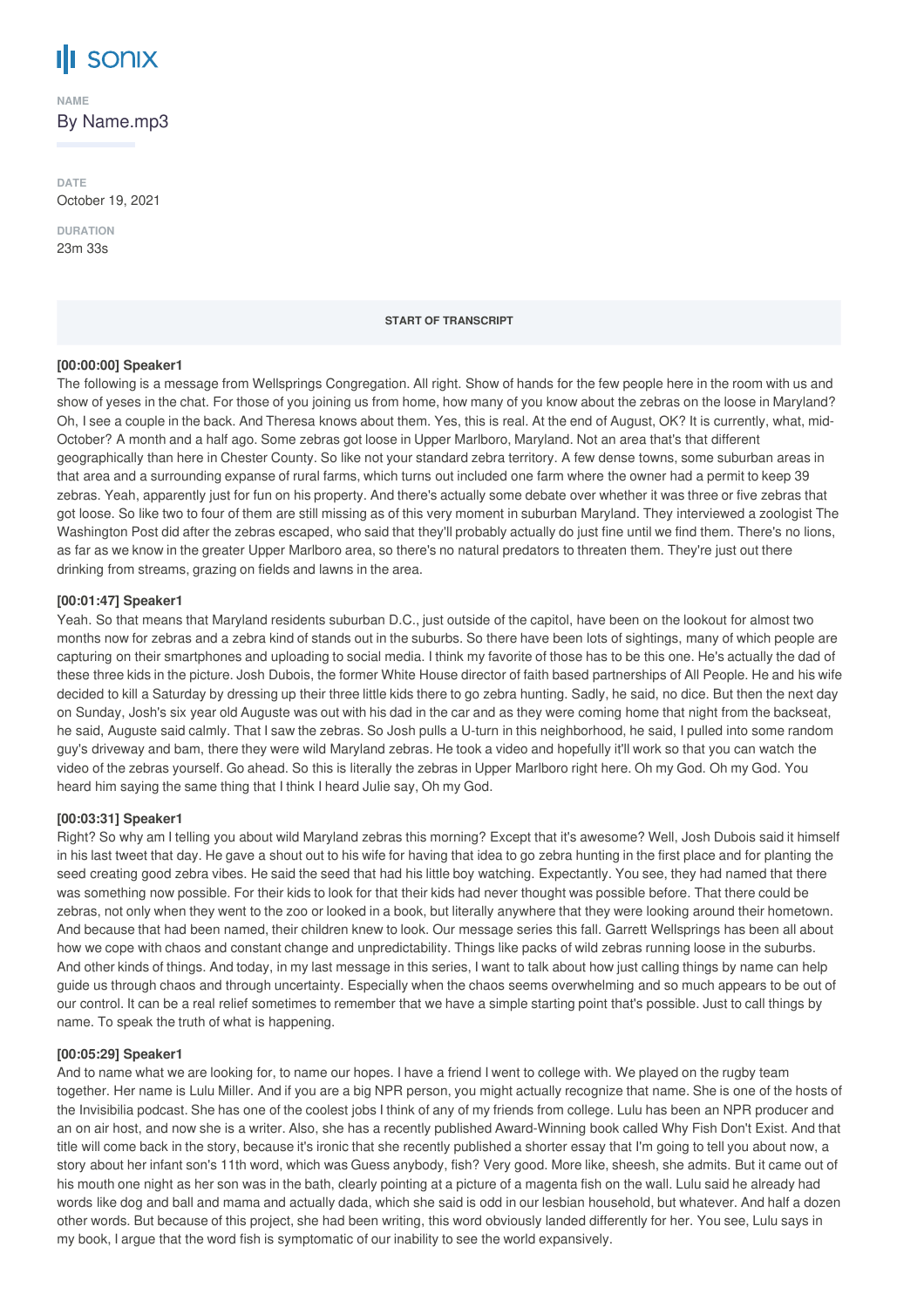# **[00:07:20] Speaker1**

Fish is considered to be this common knowledge category of organisms. But in reality, it's an outdated classification. It doesn't have much scientific meaning. Lulu says scientists over time have discovered, of course, that there's much more diversity within fish than there is outside the category. And many of the creatures that we typically think of as fish are in fact more closely related to us than to each other genetically. The category of fish, she says, is sort of an act of gerrymandering that we perform over nature so that it keeps lining up with our intuition, with what we think we know. But it's a group that hides incredible nuance and complexity. Her son didn't know any of this, and he continued learning language the way that we all do. Making even bigger classification errors in his mind as he started to expand that pathway of what was possible for him to name. She said any animal that walked on all fours to him was a dog, any bird was a duck. And now everything else that was scaly or slimy or found in the water was a fish. At first, she said even an ant crawling on the sidewalk was a dog. But then she watched as he learned more ants became bugs, not dogs. And then finally, ants became ants. A few weeks after Lulu's son named his first fish, the whole family went on a visit to Lulu's wife's parents, her in-laws.

# **[00:09:15] Speaker1**

And they put their son to bed in the guest room, but around 10 o'clock that night, he woke up screaming. Not crying, Lulu said, screaming. It was a sound they had never heard. First, Lulu's wife went up, but she could hear that the screaming was still happening, so Lulu followed her upstairs. They were worried he was sick, but he had no fever. Lulu tried to settle him by rocking him. They offered him warm milk. It was all useless. Until finally. Lulu said her wife took him over to a framed photograph on the wall of ancient Coptic tapestries. Just something in her parents house. Various trees on this tapestry were birthing goat like creatures with curling horns and snail like creatures with spiraling shells. And maybe snakes and vines all coiling into one another in such a hallucinatory way, Lulu said that it would have caused me to have a psychotic break if I'd been as disoriented as my son. It looked like chaos. But Lulu said, my wife got him up really close to the glass. And started whispering in his ear the names of what she saw. Goat, she said. Tapping the glass. Flower. Snail. Duck. And one by one, as he started hearing these simple words that he knew. Connected to the images, he could see the voice of his mother. Naming things in the chaos around him.

# **[00:11:25] Speaker1**

Slowly, he began to breathe. And calm down. Her little boy who had been so scared by who knows what. Found some safety again. Just by recognizing and naming. What he could. Any of you who live with or love someone with an anxiety disorder might recognize the same strategy. It's something that people often use for calming in the midst of a panic attack. Five four three two one. Name five things that you can see. Four things you can touch. Three things that you can hear. Two things you can smell and one thing you can taste. Calling things by name helps us find a way through the uncertainty. And yes, it calms us internally so that we can act from a more grounded and true place. But calling things out by name also builds a bridge. It helps others see what we are seeing. There's plenty of chaos around us right now, right? Take your pick of current events. And maybe for you, there's chaos closer to home. Maybe forget current events, right, maybe you have a loss in your life or a diagnosis, a change in your relationships, a shift at work. I think some of the worst damage that we can do to ourselves and each other is pushing ahead through all that without stopping to name it. Naming our challenges does not have to pull us down into it. But it can settle us down.

## **[00:13:36] Speaker1**

And when we name these things together. We can actually be pulled back out. By each other. I mean, just think about a time that you have been afraid or worried and you named what you saw and just having someone hear you and say, yes, I see it too, right? I see the goats and the fishes and the snakes. I see the fragmentation around us. I see the fear, the growing inequality. The violence, the selfishness. The isolation. I see it, too. Calling it by name. Creates a shared starting point for moving forward. It's the spot from which we can build that new path out of the chaos. That first step helps us ground ourselves in covenant together. With promises that we can make to each other, rooted in the values we share in the common things that we see about what kind of community we are hoping for. Our community here at wellsprings of shared faith is a covenant all community. We covenant as Unitarian Universalists. To affirm and promote the principles of our tradition. And we covenant here as well, Springers, with our DNA, those unique values and commitments of our own local community as well. That's our common ground. That's our third party in our covenant together. The thing that's out there where we can place our mutual trust, even in the moments when we're not so sure about each other. That happens. But that common ground that we covenant with pulls us back, even if any of us pull away for a time.

## **[00:15:54] Speaker1**

Or even if we can't be together in the same way for a time. With so much isolation and distance and fragmentation all around us, being willing to commit to ongoing presence with one another. Grounded in our sacred values is no small thing. And it is a great place from which to start building a path out of the chaos. I love this graphic that I came across from a family therapist in Florida. You'll see it up here in a second from a family therapist in Florida named Whitney Goodman, because it just reminds us of this simple fact that the way we heal is never just one way or another. All about ourselves and our internal work, or all about the outward people who come in and help us. It's about both working together, self and relational healing, all at the same time. We name what's happening for us, and we hear what we call out reflected back by another person, especially when that other person is willing to join us. And create that shared path forward. And that's why I also see one of our congregational goals for this year as being so important right now. To build and strengthen more partnerships in our community outside of our doors. Community relationships are not one way. They're not just about us here doing something for people out there.